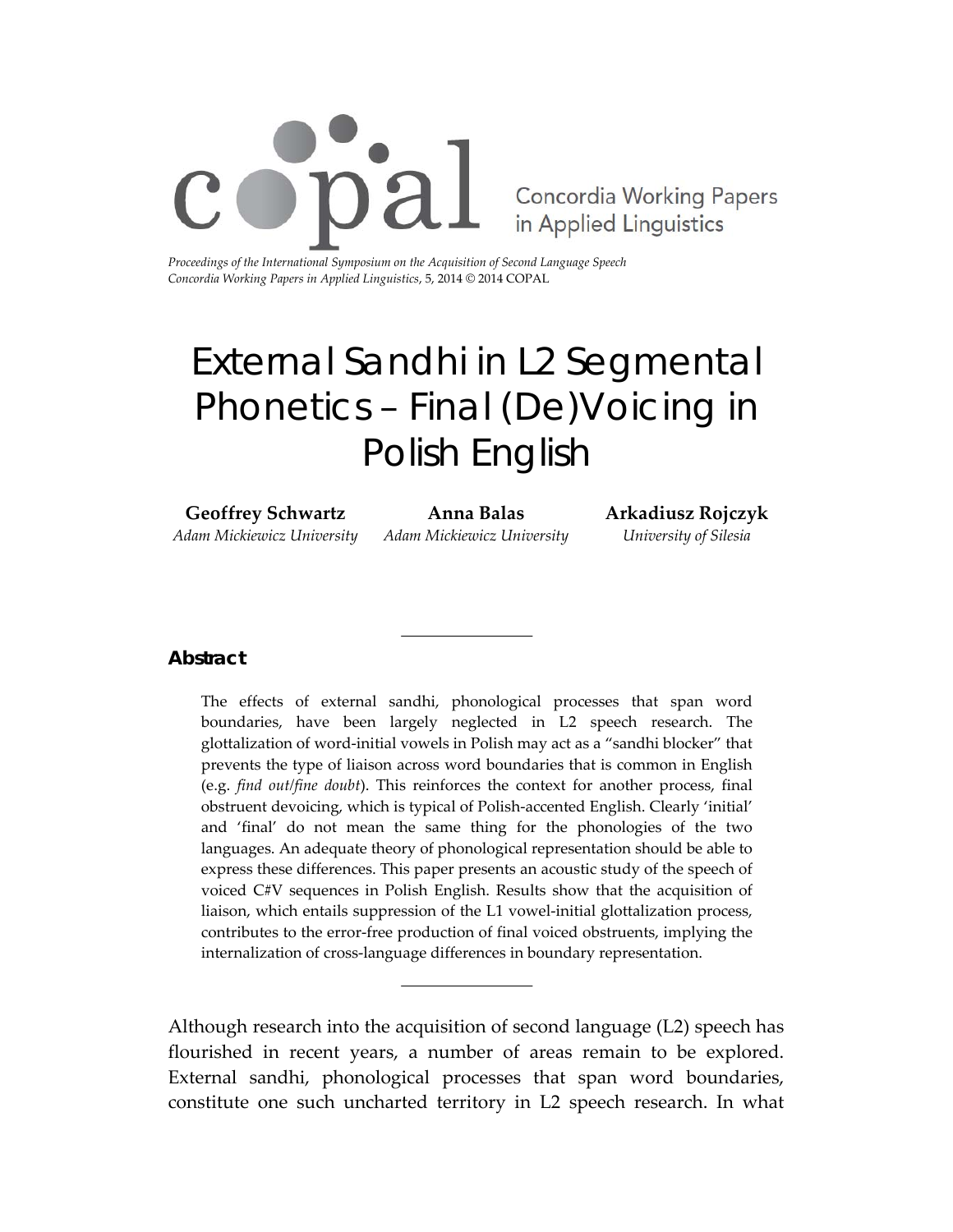follows we will briefly review some existing L2 sandhi research. Section 2 offers a representational perspective that makes predictions for further research into L2 sandhi acquisition. In Section 3 we present an acoustic study of Polish learners of English, which underlies the importance of sandhi acquisition for the production of word‐final voiced obstruents in English.

Zsiga (2011) presents a literature review that is helpful in evaluating the current state of L2 sandhi research. She shows that this research has had a rather limited scope, focusing on a proposed Word Integrity (WI) constraint (Cebrian, 2000), by which learners are claimed to resist the transfer of L1 sandhi processes into an L2. Cebrian's study concentrates on a voicing assimilation process that occurs at word boundaries in Catalan, but does not frequently appear in Catalan English. Later studies (Zsiga, 2003; Lleo & Vogel, 2004) aimed at evaluating the WI hypothesis yielded some support for the proposal, but also encountered complications. In Zsiga's (2011) own study of Korean English, an L1 obstruent nasalization process was transferred to English with greater than expected frequency, challenging the WI hypothesis.

While the WI-oriented research has focused on L2 sandhi as a possible form of interference in L2, with the exception of liaison and enchaînement in L2 French, there is very little published research on the acquisition of L2 sandhi. This gap leaves a number of questions unaddressed. These questions concern the nature of WI itself. What is WI? Is it universal or language‐specific? How can we characterize its effects for learners? With regard to this last question, WI has been seen on the one hand as a positive effect for learners in that it may inhibit L1 interference. On the other hand, what if WI is strong in L1 while the target language obscures word boundaries?

It is this situation that we claim to be observable in the speech of Polish learners of English. English is characterized by a large number of linking and liaison processes that obscure the boundaries between prosodic constituents. These processes often appear to take place at the syllable level, affecting consonants in coda position. For example, the phrase find out may be indistinguishable from fine doubt. The /d/ in find alters its syllabic affiliation to become an onset. The phrase got you may shorten to gotcha, in which the coda stop and the onset glide are fused into a single onset. In Polish, on the other hand, Word Integrity appears to be strong, as noted by Rubach & Booij (1990). A /t#j/ sequence (as in *kot jest* 'the cat is') never undergoes mutating palatalization that may occur at morpheme boundaries. Word‐final codas are never resyllabified as onsets of vowel‐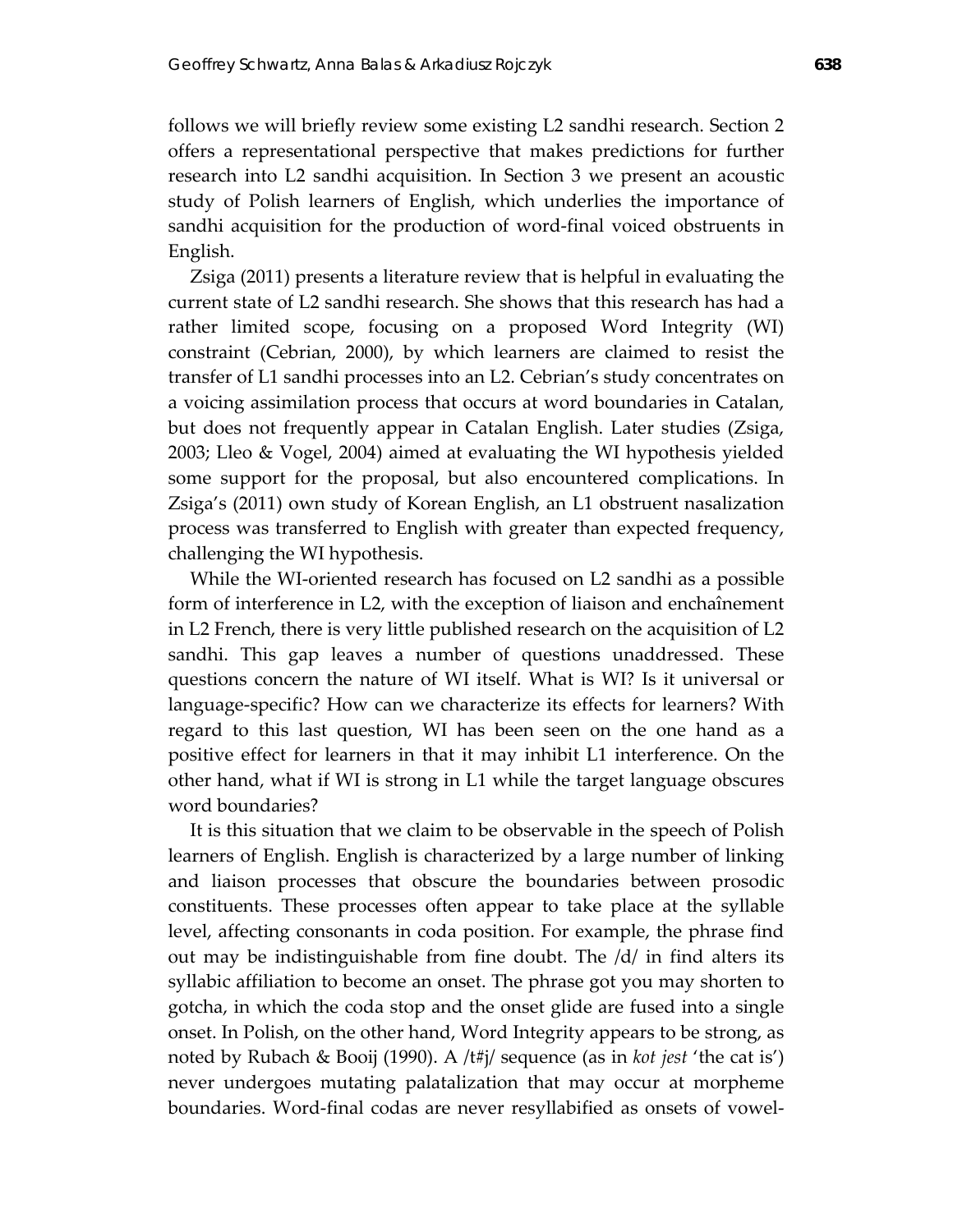initial syllables. Thus, *byt Oli* 'Ola's existence' is distinct from *by Toli* 'so Tola (dat.)'. In addition, WI in Polish may be reinforced by a tendency to produce word‐initial vowels with a glottal attack or a glottal stop (Dukiewicz & Sawicka 1995, Balas 2011, Schwartz 2013), so the phrase *Ewa i Ola* 'Ewa and Ola' may be heard as [ʔeva ʔi ʔola]. In sum, L1 Polish appears to block the types of sandhi processes that reorganize prosodic constituents in languages such as French and English.

Zsiga (2011) notes that external sandhi research can inform us about the interaction of grammar and the lexicon, as well as phrasing and speech planning. External sandhi may also shed light on phonological representations in L1 and L2. We suggest that adequate descriptions of these representations must tell us something about the nature of boundaries themselves, an issue we turn to in the following section.

### **THE PHONOLOGY OF BOUNDARIES IN POLISH AND ENGLISH**

The relative paucity of L2 sandhi research may stem from theoretical difficulties concerning the representation of prosodic boundaries. As one might expect, L2 speech research is frequently based on relatively uncontroversial phonological parameters such as vowel quality and Voice Onset Time (VOT). By contrast, while describing phonological behavior at prosodic boundaries may be straightforward, there is little consensus as to what those boundaries are made of and how they arise. It is therefore reasonable to ask the following questions. What does it mean to say that a sound is 'final' or 'initial'? Are these terms equivalent across languages?

Traditionally, boundaries have been represented by diacritic marks such as # (e.g. Chomsky & Halle, 1968), or bracketed domains in a hierarchy of prosodic constituents at the syllable level and above (e.g. Nespor & Vogel, 1986). Scheer (2008) argues that while such strategies are convenient to describe where various sandhi processes may or may not apply, they are essentially arbitrary in nature. Likewise the terms 'initial' and 'final' are meaningless if they make reference to such diacritic symbols. Consider the English phrase *find out*. In native English the /d/ is generally pronounced as initial – the phrase is usually indistinguishable from *fine doubt*. By contrast, in a similar sequence in Polish, the /d/ is clearly 'final', while the following vowel is typically glottalized (Dukiewicz & Sawicka, 1995), underlying its 'initial' status. An adequate model of phonological representation should be able to capture these cross‐linguistic differences.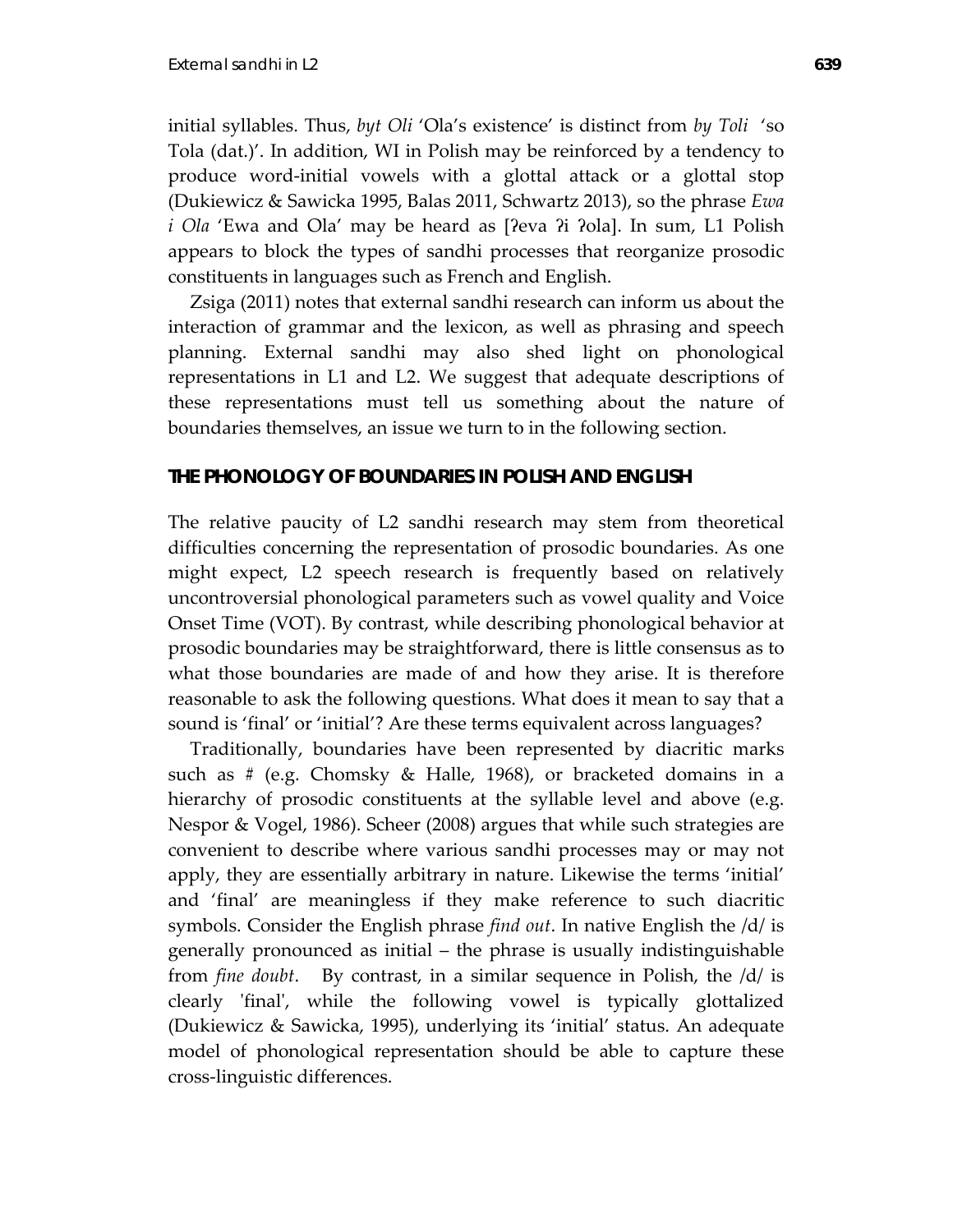The Onset Prominence framework (OP; Schwartz, 2013) contains phonetically‐derived representational parameters that may explain language‐specific differences in sandhi processes. The crucial aspect of the model is that prosodic constituents and segmental representations are constructed from the same materials, so boundaries fall out directly from the standard phonotactic mechanisms of the framework.

Before discussing the specifics of boundary formation, it is necessary to provide some background discussion about the primitives employed in the OP environment. In the model, segments are derived from a primitive prosodic constituent shown in (1), which represents a hierarchy of phonetic events associated with a stop‐vowel sequence. A stop‐vowel sequence will contain all four layers of the structure in (1). Place and laryngeal specifications attach to the terminal nodes.

(1) The Onset Prominence representational environment (Schwartz, 2013)



In a CV sequence the initial portion of vowels, represented by the Vocalic Onset (VO) node in (1), contains an inherent ambiguity with regard to the traditional categories of 'consonant' and 'vowel'. Acoustically, this transition is characterized by the high amplitude periodicity and robust formant structure commonly associated with vowels. Yet listeners rely on acoustic cues at vowel onset for the identification of the previous consonant (e.g. Wright, 2004). This ambiguity captures an important concept from the speech perception literature: the failure of speech to meet the 'linearity condition' (e.g. Wright et al., 1997), by which any given portion of the acoustic signal is presumed to contain cues to one and only one segment. Vowel onset contains acoustic cues to the identity of the vowel itself as well as the preceding consonant. It is a point of overlap between 'segmental' units.

The OP environment encodes this ambiguity by splitting vowels into two structural layers: Vocalic Onset (VO) and Vocalic Target (VT). This configuration creates representational parameters, shown in (2), for the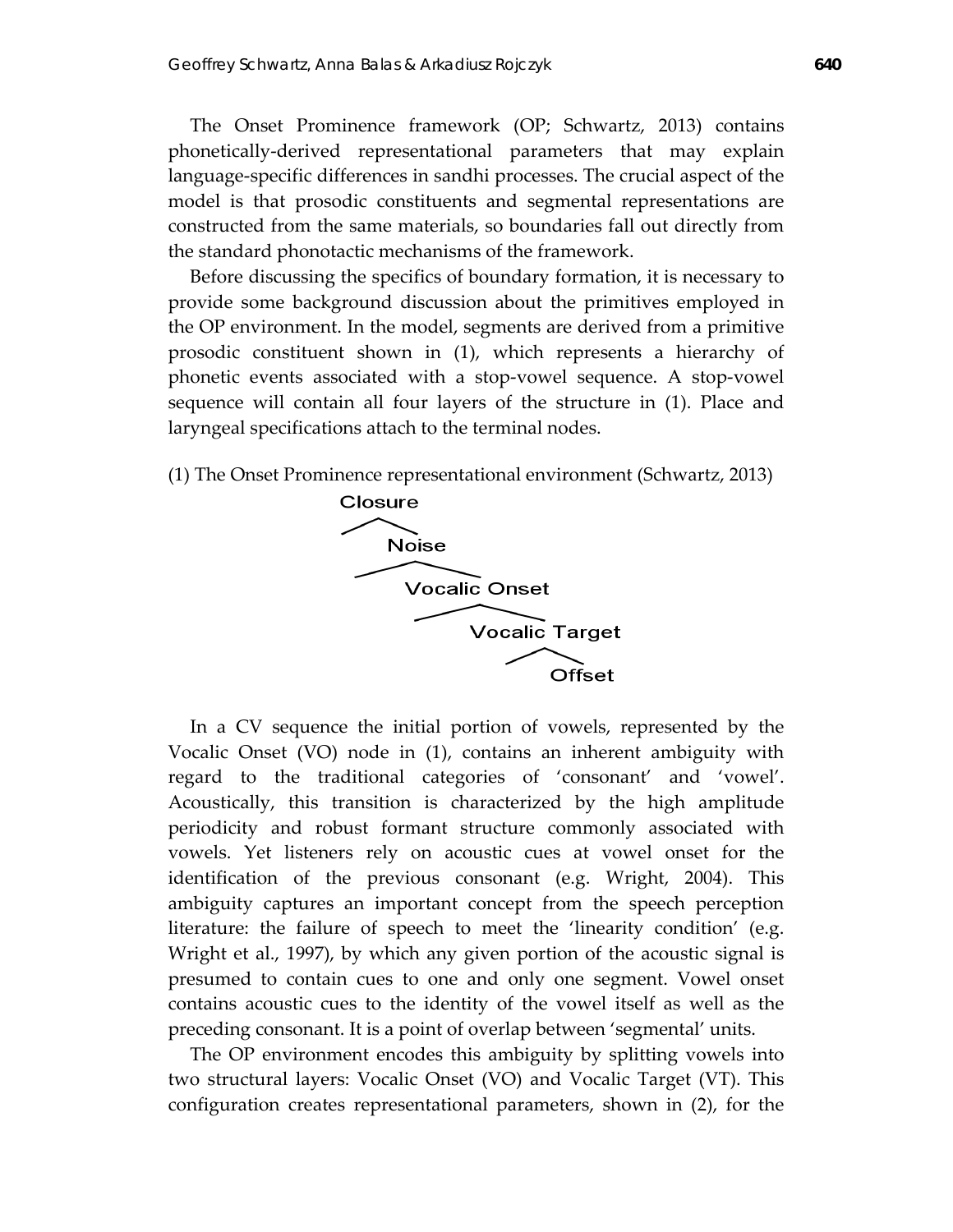$\overline{a}$ 

ambiguity associated with VO. In (2), we see on the left the primitive CV constituent from which both consonants and vowels are derived. The trees in the centre illustrate how VO may or may not be contained in higher‐ level obstruents. Finally, on the right we see that VO may or may not dominate lower level VT nodes in the representation of vowels. The fading in these structures may be interpreted as a placeholder, defining the level of neighboring nodes within the OP hierarchy.

From the representational perspective adopted here, we may replace the traditional ONSET constraint with a well-formedness condition on prosodic consituents; a minimal 'syllable' must contain active structural nodes both below and above the VT level. On this view, the rightmost tree, a vowel /u/ containing a VO node, is a well‐formed constituent that contains an element that is analogous to an 'empty consonant' (Marlett & Stemberger, 1983). OP representations, however, show that this node is not empty. It is an essential building block of prosodic structure that may be strengthened by means of gliding, glottalization, or consonant epenthesis. Our claim for Polish is that this node is built into the representation of vowels, which are often realized with a glottal attack word-initially.





In the OP environment, the formation of boundaries results from the same principles by which segmental structures combine to form 'syllables'. The most fundamental of these mechanisms is the *absorption* of the lower‐level vowel structures into the higher‐level obstruents to form a  $CV<sup>1</sup>$ . This is depicted in (3), in which a vowel /e/ is absorbed into a stop /d/, which would result in a CV 'syllable' /de/. As pointed out earlier, this

<sup>&</sup>lt;sup>1</sup> In the OP environment, as in other representational theories, 'codas' such as the final  $/k/$ in *quick* are derived from the 'onset' status of consonants. The position of the final /k/ in *quick* is the result of a submersion process that will not be relevant for the present paper.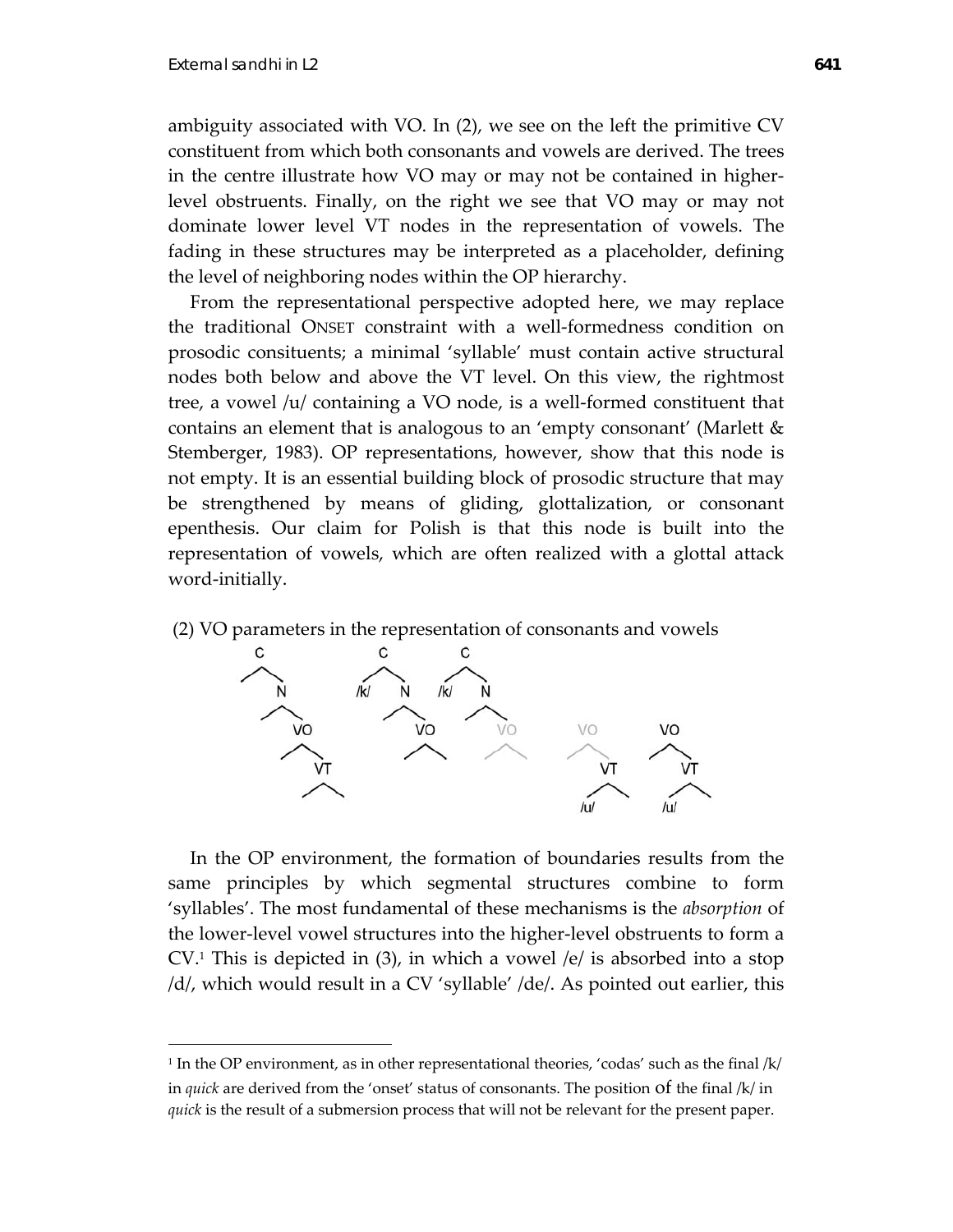process is common at orthographic boundaries in English – in such cases there is often no prosodic boundary.

(3) Absorption of vowel into preceding stop structure



By contrast, a vowel that is specified with the VO node is structurally stronger, and the realization of this node is susceptible to fortification by means of glottalization. This is expressed in the OP environment as the strengthening of a VO‐specified vowel, achieved by the activation of a Closure node as we see in (4). Absorption of a Closure‐specified structure is not possible and a boundary is formed. Note in (4) that there is no need to stipulate that the /d/ is 'final' and the /e/ is 'initial'; the boundary arises when two adjacent segmental structures cannot merge.

(4) Absorption of vowel into stop blocked by glottalization



It appears as though Polish and English differ with regard to the representation of vowels following orthographic boundaries. In Polish, a larger vocalic structure containing VO is preserved through glottalization. This in turn reinforces the 'final' status of the preceding consonant,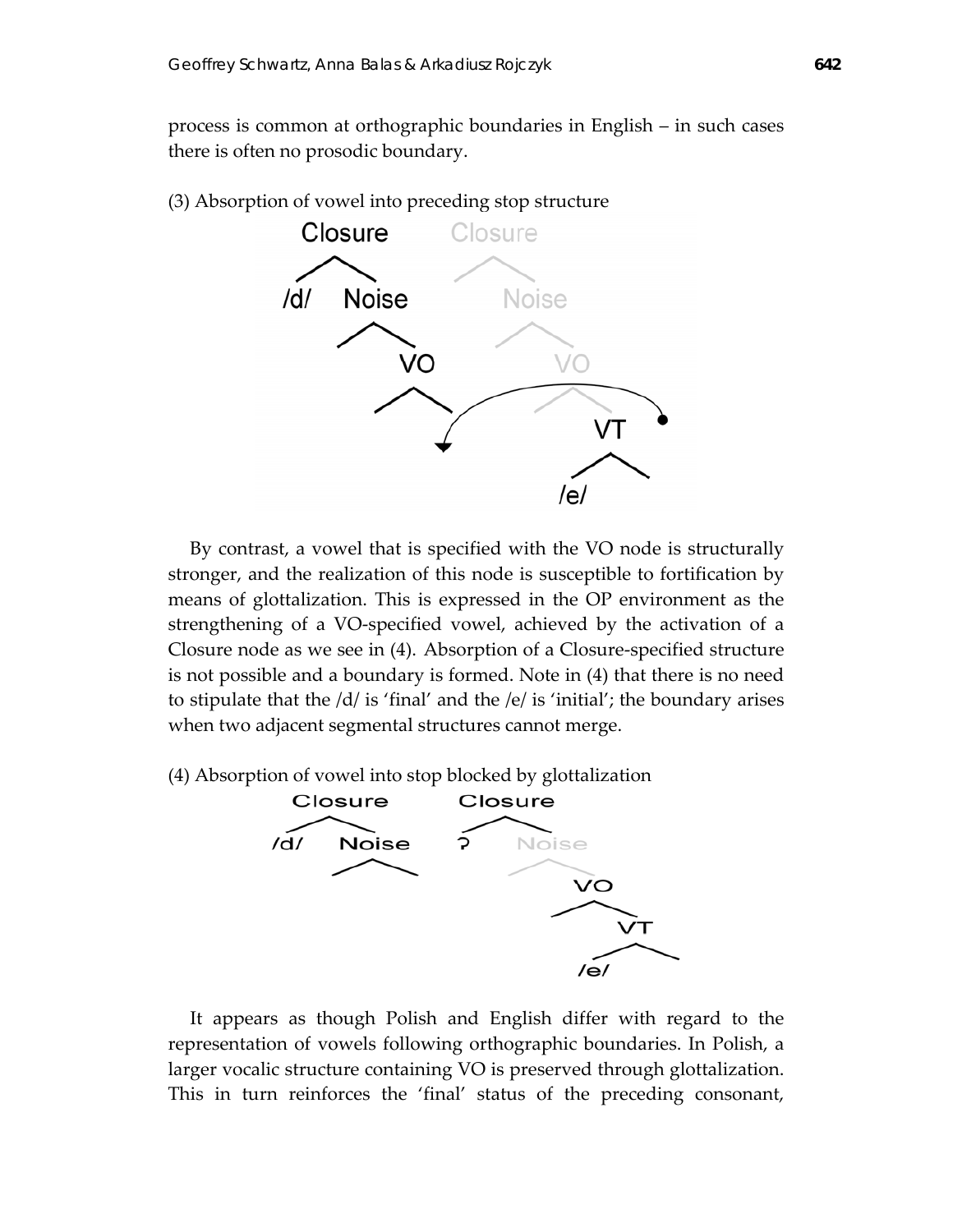opening the door to a well‐documented element of Polish‐accented English: final obstruent devoicing. The next section will examine the interaction of glottalization and final devoicing by means of an acoustic phonetic study.

## **EXPERIMENTAL METHOD**

 $\overline{a}$ 

This section will describe an acoustic study on English C#V (where the consonant is underlyingly voiced) sequences in the speech of Polish learners<sup>2</sup>. The representational parameters of the OP model allow us to make predictions regarding the interaction between the realization of word-initial vowels (with or without glottalization) and the production of the preceding word‐final consonant. The basic hypothesis that we are testing is that the glottalization of word‐initial vowels, a process that appears to be a robust element of Polish phonology (Dukiewicz & Sawicka, 1995; Schwartz, 2013), is a form of L1 interference in Polish English. Glottalization reinforces the 'final' status of the consonant in C#V sequences and thereby contributes to final devoicing.

*Subjects.* Our analysis is based on recordings of 16 Polish students majoring in English studies at the University of Silesia, Sosnowiec (n=6) and Adam Mickiewicz University, Poznań (n=10). Since our focus in this study is on issues of representation, we will not be making direct comparisons of various years of study or levels of proficiency. Future work will look at learners at the secondary school level and investigate differences among university students.

*Materials.* The linguistic materials were comprised of a sentence list in English containing 35 C#V sequences in which the consonant was a voiced obstruent. The recordings were made in a sound‐proof recording booth at each of the two universities. The chambers were equipped with studioquality audio interfaces allowing for high quality recordings directly onto a laptop computer. The sentences were presented to the subjects in the form of a PowerPoint presentation. The subjects performed two tasks. In the first task, students simply read the sentences that were shown on the PowerPoint slide. In the second task, the slides were accompanied by audio recordings of a native speaker of English producing the given

 $2$  This study follows up on a pilot experiment described in Schwartz (2012), and covers a greater number of speakers and consonantal contexts. It also provides additional measures of consonant voicing, and more precise coding of glottal events.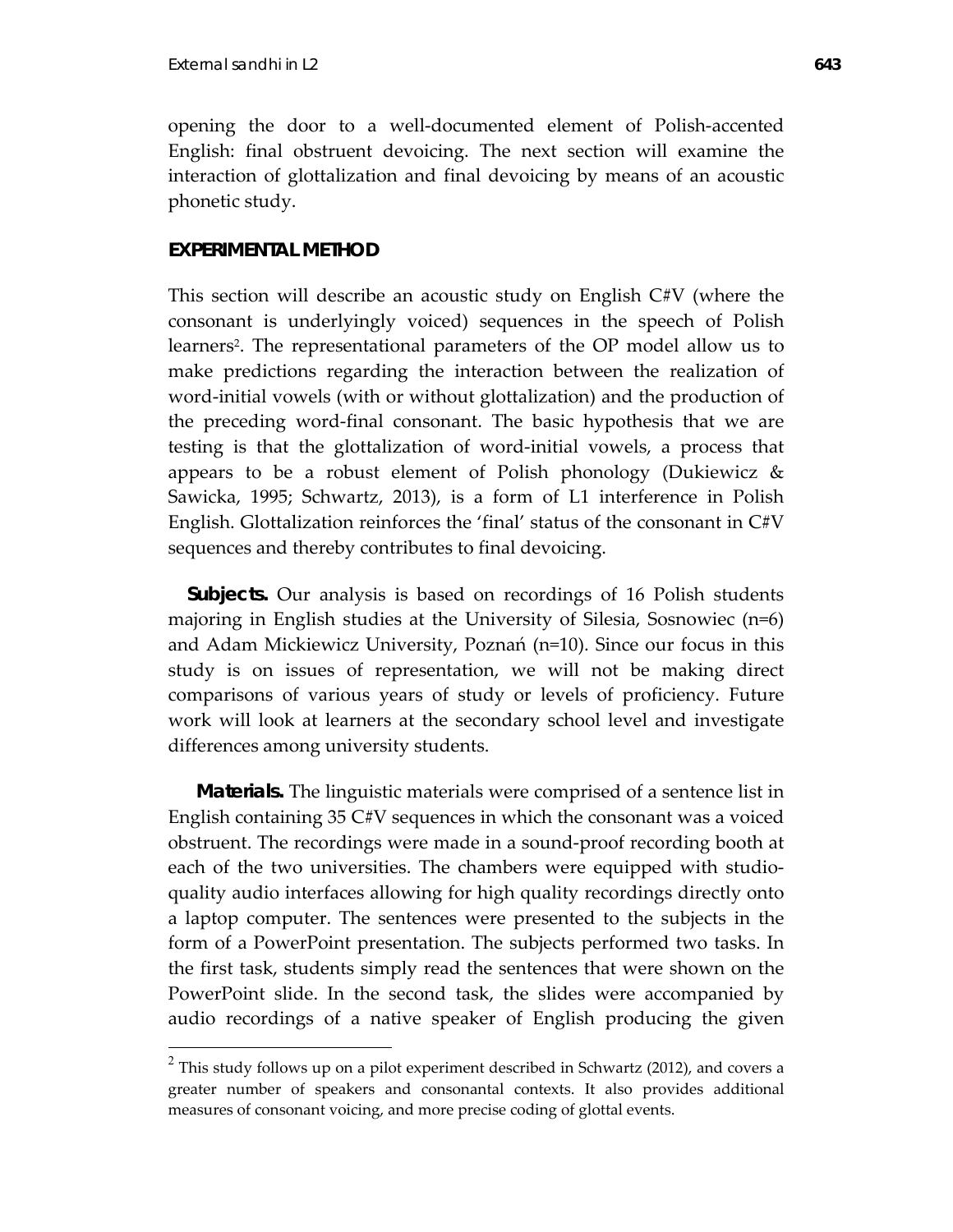sentence, and students were instructed to repeat after the recordings that they heard. The total number of tokens for analysis was 1120 (16 speakers \* 2 tasks \* 35 tokens).

# **ACOUSTIC ANALYSIS**

Acoustic analysis was performed by hand with the help of the Praat program (Boersma & Weenink 2011), and focused on both voicing parameters associated with the final consonant as well as the realization of the vowel. With respect to voicing, the following measurements were made.

- Duration of the preceding vowel (in milliseconds)
- Duration of the consonant (in milliseconds; closure+noise in the case of stops, noise in the case of fricatives)
- Duration of periodicity (vocal fold vibration) during the consonant articulation (in milliseconds).

From these measurements, voicing of the consonant was quantified according to two calculated variables.

- V/C ratio: duration of the preceding vowel divided by duration of the preceding consonant. V/C ratios are higher when the consonant is voiced (Chen, 1970), an effect which is especially dramatic and perceptually relevant in English (Port & Dalby, 1982)
- %Voiced: the duration of the voiced period of the consonant divided by the total consonant duration multiplied by 100. This measure allows us to describe how much of a given consonant was in fact voiced.

With regard to the realization of the vowel in the C#V sequences, the goal of the acoustic examination was to determine the presence or absence of glottalization according to guidelines laid out in the phonetics literature (e.g. Dilley et al., 1996). Preliminary analysis allowed us to establish three categories. When no glottalization (or pause) was visible on the vowel, the tokens were labeled as 'liaised' (L). Tokens that showed glottal stops or some degree of glottalization on the vowel were described as 'glottalized and unliased' (labelled GU). Finally, in some cases glottalization was visible on the vowel, but not immediately. These tokens appeared to contain an 'intrusive vowel' (labelled IV), in which a short vocoid is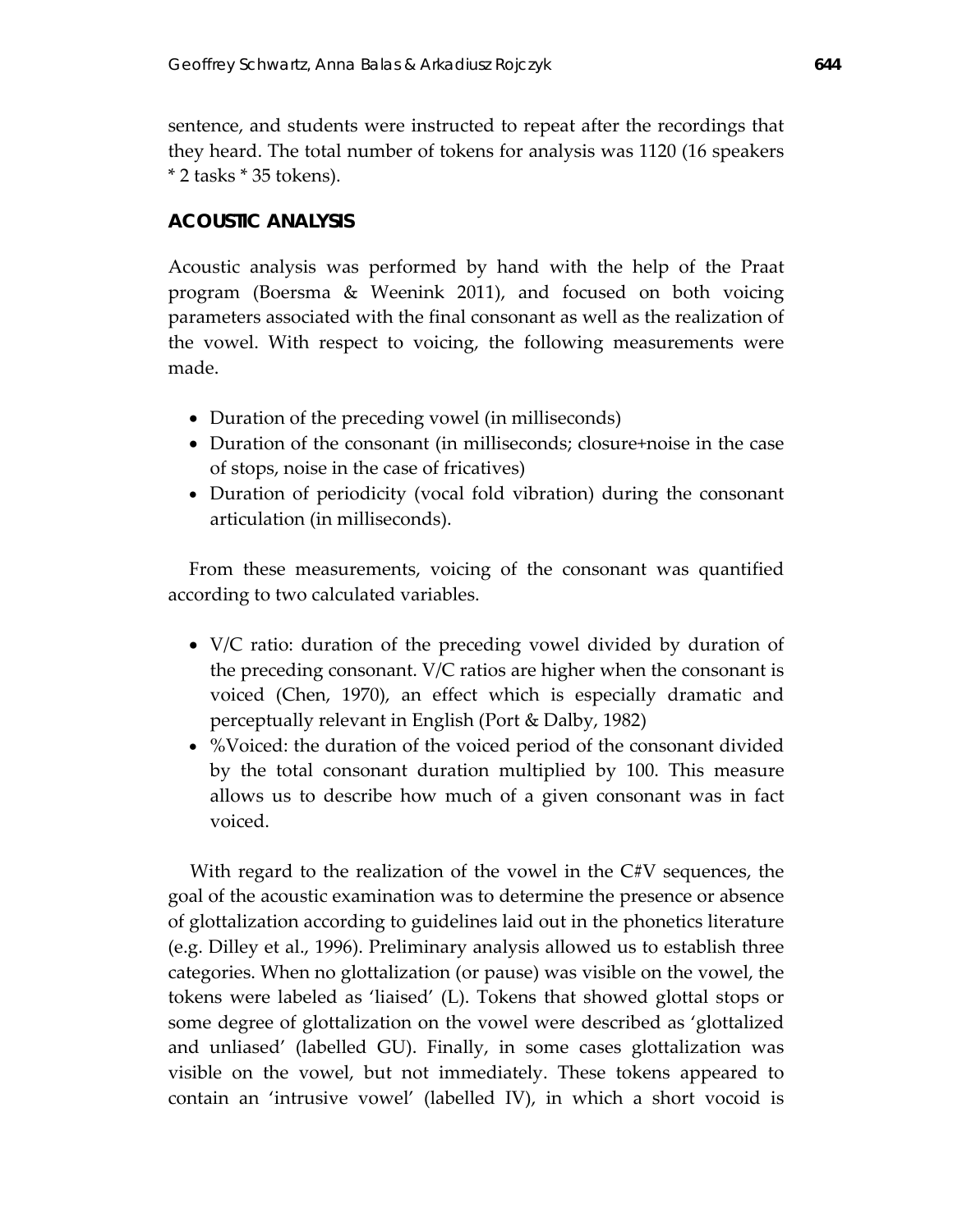visible between the final consonant and the glottal event. An example of an IV token is given in Figure 1, which shows one subject's production of the C#V sequence in *showed everyone*. The intrusive vowel preceding the glottal stop is selected in the waveform/spectrogram display.



**Figure 1.** Waveform and spectrogram of the C#V sequence in *showed everyone*. Selection indicates the intrusive vowel.

# **RESULTS**

The final results for glottalization type were as follows. Glottalized and unliaised tokens (GU) were found in 46.2 % of the items, 31% were liaised (L), and 22.8% were realized with an intrusive vocoid (IV). To measure the effects of glottalization on the voicing parameters, one‐way ANOVAs were performed using the voicing parameters as dependent variables. The results of the analysis for V/C ratio are shown in Figure 2. GU tokens showed a significantly lower V/C ratio than the other realizations of the initial vowels. The difference between L and IV tokens was nonsignificant [F(2,1097)=95.86, p<.001; Post‐Hoc Bonferroni: GU‐L: p<.001; GU‐IV: p<.001; L‐IV: p=*ns*].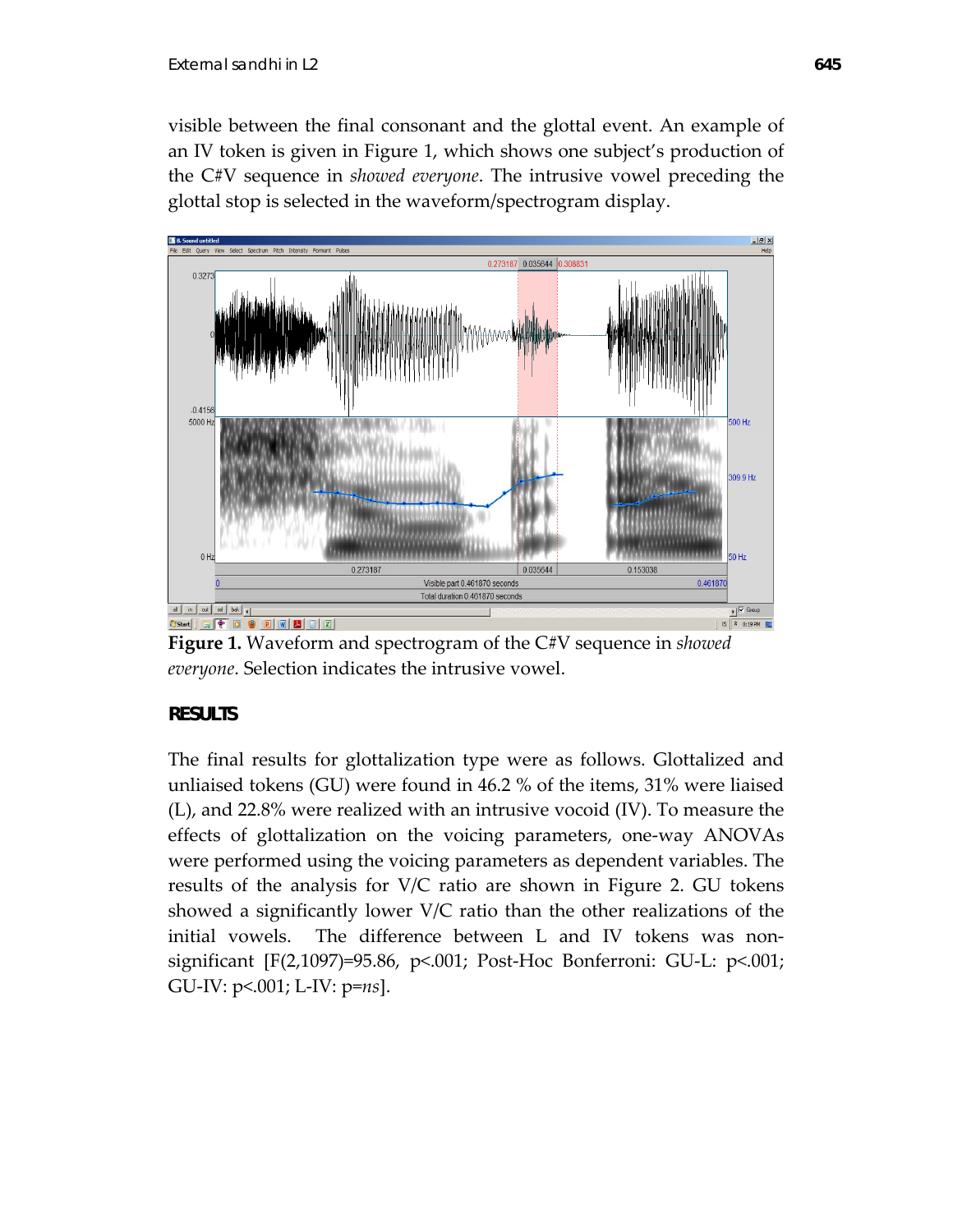

**Figure 2.** Boxplots representing V/C ratios for the three glottalization types

The results for the %Voiced parameter are given in Figure 3. Liaised tokens showed the most voicing, followed by IV tokens, and GU tokens with the least voicing. There was a main effect of glottalization type on %Voiced ratios and Post‐hoc tests showed that all the pairwise differences were significant: [(F: 2,1097)=374,22, p<.000; Post Hoc Bonferroni: GU‐L: p<.001; GU‐IV: p<.001; L‐IV: p<.001].



**Figure 3.** Boxplots representing %Voiced ratios for the three glottalization types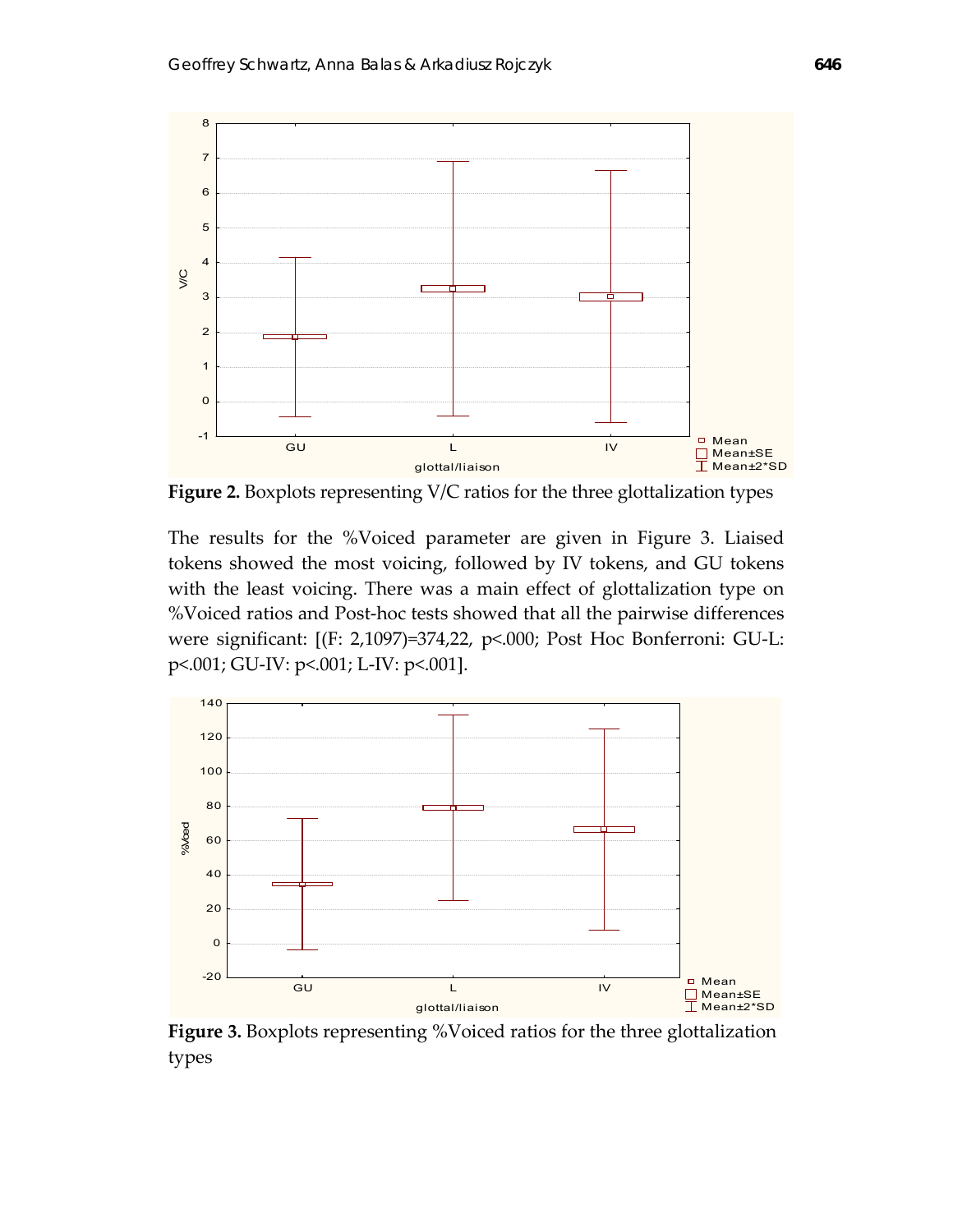### **DISCUSSION AND LIMITATIONS**

The results of our study reveal that glottalization of initial vowels is a clear predictor of final devoicing in the speech of Polish learners of English. As a consequence, it may be argued that C#V linking or liaison, a boundary effect that is predicted by the OP model for English, may have important implications for the realization of individual segments in L2 English speech.

Examining our study in further detail, it is interesting to compare the liaised tokens to those items that showed an intrusive vowel. Assuming that final voiced obstruents present a universal phonetic challenge for learners and native speakers alike, both liaison and vowel intrusion may be seen as strategies for maintaining voicing. In each case, speakers tamper with the 'final' status of the consonant. As suggested by English pronunciation textbooks, liaison appears to be a strategy employed frequently by native speakers. This was also reflected in the native models used for the imitation task in our study.

Figure 4 summarizes the task effects on both voicing and glottalization parameters, including comparison with the native baseline items. In the figure we can observe that liaison dominates in the native model. Of the 35 baseline tokens, 27 of them were produced with liaison, and only 6 were produced with an intrusive vowel (2 items were labeled GU). The other important trend to notice in Figure 4 concerns the relative likelihood of vowel intrusion and liaison in the two tasks. When final voiced obstruents were produced in the reading task, voicing tended to be facilitated by vowel intrusion rather than the native strategy of liaison. However, the imitation results suggest that native‐style linking is indeed within reach of learners. Future work should address the long‐term effects of the type of imitation tasks employed here.

In sum, the results of our study emphasize the importance of sandhi acquisition in the production of native‐like L2 speech. The effects of L2 sandhi may be expected to be reflected in listener ratings of 'accentedness' of L2 speech. At the same time, it is entirely possible that with regard to boundary phenomena in English, accentedness may be inversely correlated with comprehensibility and/or intelligibility. In other words, native processes like liaison that obscure prosodic boundaries may be expected to be especially challenging for non-native listeners. Further experiments are underway to assess the perceptual implications of the acoustic data described here.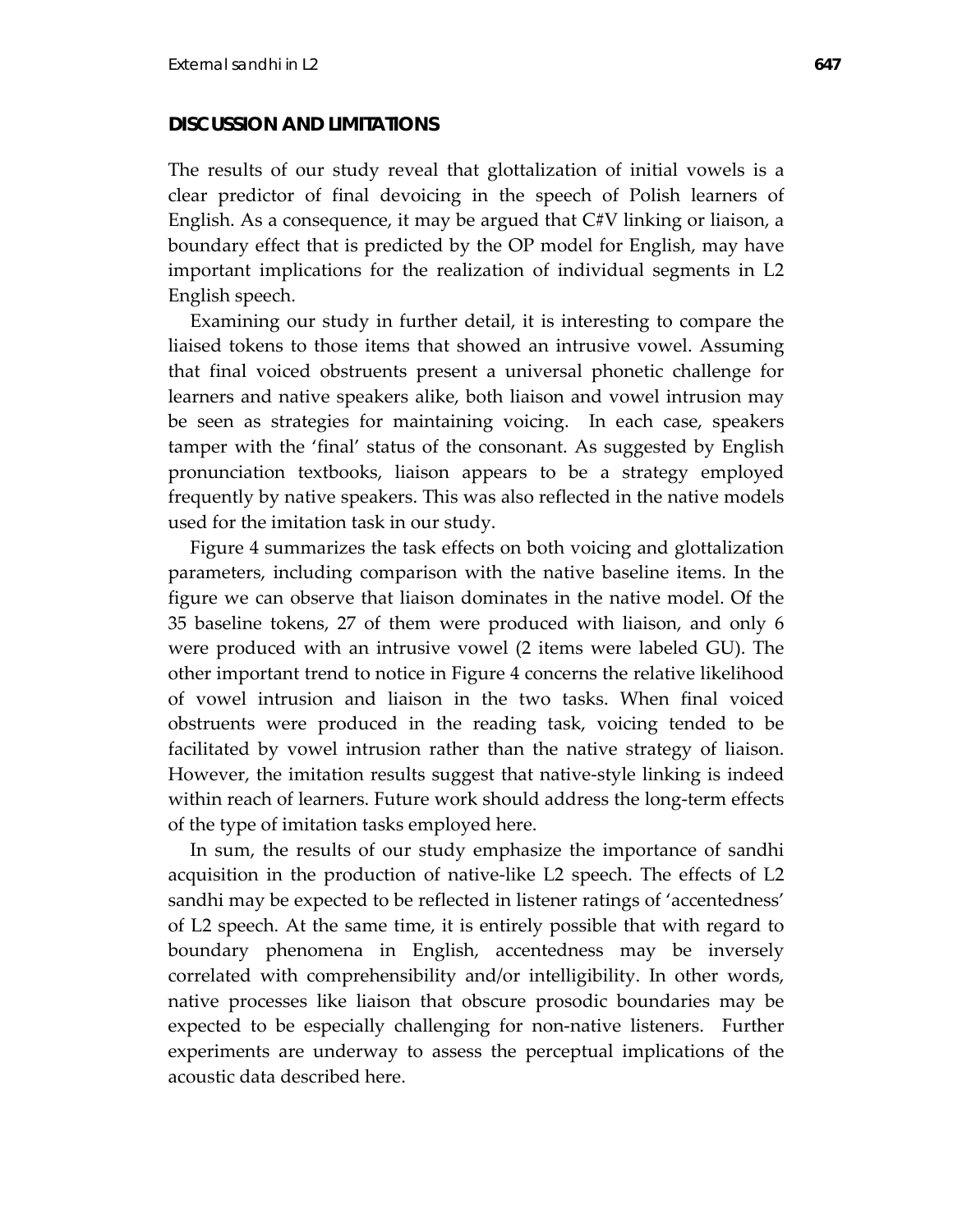

**Figure 4.** Voicing and glottalization parameters across the three tasks

## **ACKNOWLEDGEMENTS**

Thanks to Ron Kim, Dave Leonard, and of course all of the participants in our experiment. This research was supported by a grant from the Polish National Science Centre (Narodowe Centrum Nauki), project nr.UMO‐ 2012/05/HS2/04036.

### **REFERENCES**

- Balas, A. (2011). Glottal stops produced by Polish native speakers in Polish and in English. *Proceedings of ICPhS XVII,* 280‐283.
- Boersma, P. & Weenink, D. (2011). Praat: Doing phonetics by computer. [Computer program]. Version 5.2.18. Date of access: 22.03.2011.
- Cebrian, J. (2000). Transferability and productivity of L1 rules in Catalan‐English interlanguage. *Studies in Second Language Acquisition, 22,* 1‐26.
- Chen, M. (1970). Vowel length variation as a function of the voicing of the consonant environment. *Phonetica, 22,* 129‐159.
- Chomsky, N. & Halle, M. (1968). *The sound pattern of English*. New York: Harper and Row.
- Dilley, L., Shattuck‐Hufnagel, S. & Ostendorf, M.. (1996). Glottalization of word‐initial vowels as a function of prosodic structure. *Journal of Phonetics, 24,* 423‐444.
- Dukiewicz, L. & Sawicka, I. (1995). *Gramatyka współczesnego języka polskiego – fonetyka i fonologia* [Grammar of modern Polish – phonetics and phonology]. Kraków: Wydawnictwo Instytutu Języka Polskiego PAN.
- LLéo, C. & Vogel, I. (2004). Learning new segments and reducing domains in German L2 phonology: The role of the Prosodic Hierarchy. *International Journal of Bilingualism*, *8,* 79‐104.